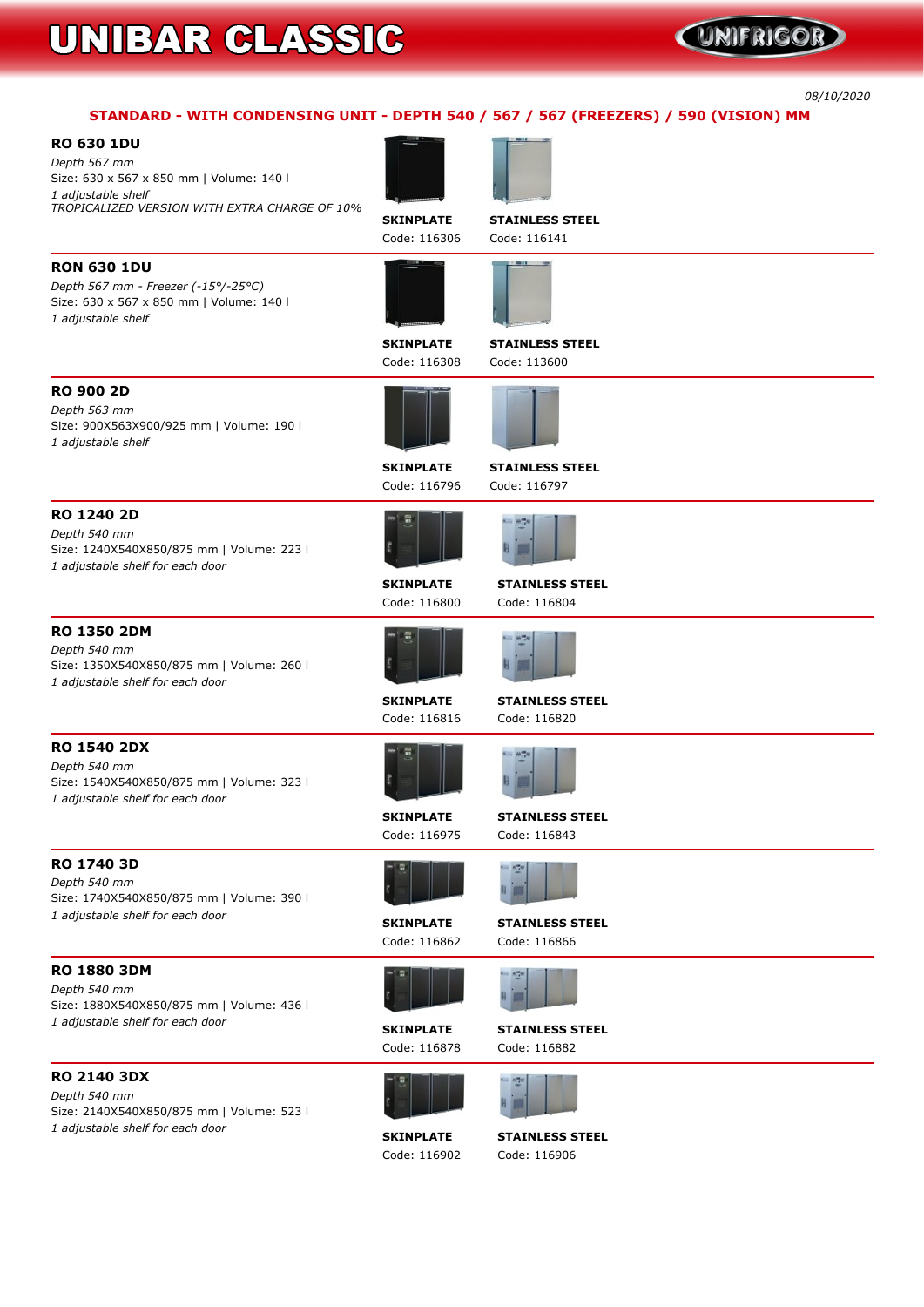### **QINIFRIGOR**

*08/10/2020*

|                                                                                                                                                       |                                  | STANDARD - WITH CONDENSING UNIT - DEPTH 540 / 567 / 567 (FREEZERS) / 590 (VISION) MM |
|-------------------------------------------------------------------------------------------------------------------------------------------------------|----------------------------------|--------------------------------------------------------------------------------------|
| <b>RO 2400 4DM</b><br>Depth 540 mm<br>Size: 2400X540X850/875 mm   Volume: 610 l                                                                       |                                  |                                                                                      |
| 1 adjustable shelf for each door                                                                                                                      | <b>SKINPLATE</b><br>Code: 116927 | <b>STAINLESS STEEL</b><br>Code: 116931                                               |
| <b>RO 2740 4DX</b><br>Depth 540 mm                                                                                                                    |                                  |                                                                                      |
| Size: 2740X540X850/875 mm   Volume: 722 l<br>1 adjustable shelf for each door                                                                         | <b>SKINPLATE</b><br>Code: 116951 | <b>STAINLESS STEEL</b><br>Code: 116955                                               |
| <b>ROV 1240 4D</b><br>Depth 590 mm - VISION doors on both sides<br>Size: 1240 x 590 x 850/875 mm   Volume: 262 l<br>1 adjustable shelf for each door  |                                  |                                                                                      |
|                                                                                                                                                       | <b>SKINPLATE</b><br>Code: 116808 | <b>STAINLESS STEEL</b><br>Code: 116812                                               |
| <b>ROV 1350 4DM</b><br>Depth 590 mm - VISION doors on both sides<br>Size: 1350 x 590 x 850/875 mm   Volume: 290 l<br>1 adjustable shelf for each door |                                  |                                                                                      |
|                                                                                                                                                       | <b>SKINPLATE</b><br>Code: 116824 | <b>STAINLESS STEEL</b><br>Code: 116828                                               |
| <b>ROV 1540 4DX</b><br>Depth 590 mm - VISION doors on both sides<br>Size: 1540 x 590 x 850/875 mm   Volume: 356 l<br>1 adjustable shelf for each door |                                  |                                                                                      |
|                                                                                                                                                       | <b>SKINPLATE</b><br>Code: 116847 | <b>STAINLESS STEEL</b><br>Code: 116851                                               |
| <b>ROV 1740 6D</b><br>Depth 590 mm - VISION doors on both sides<br>Size: 1740 x 590 x 850/875 mm   Volume: 429 l                                      |                                  |                                                                                      |
| 1 adjustable shelf for each door                                                                                                                      | <b>SKINPLATE</b><br>Code: 116869 | <b>STAINLESS STEEL</b><br>Code: 116874                                               |
| <b>ROV 1880 6DM</b><br>Depth 590 mm - VISION doors on both sides<br>Size: 1880 x 590 x 850/875 mm   Volume: 481 l                                     |                                  |                                                                                      |
| 1 adjustable shelf for each door                                                                                                                      | <b>SKINPLATE</b><br>Code: 116886 | <b>STAINLESS STEEL</b><br>Code: 116890                                               |
| <b>ROV 2140 6DX</b><br>Depth 590 mm - VISION doors on both sides<br>Size: 2140 x 590 x 850/875 mm   Volume: 574 l                                     |                                  |                                                                                      |
| 1 adjustable shelf for each door                                                                                                                      | <b>SKINPLATE</b><br>Code: 116910 | <b>STAINLESS STEEL</b><br>Code: 116914                                               |

#### **ROV 2400 8DM**

*Depth 590 mm – VISION doors on both sides* **Size: 2400 x 590 x 850/875 mm | Volume: 670 l** *<sup>1</sup> adjustable shelf for each door* **SKINPLATE STAINLESS STEEL**



**Code: 116935 Code: 116939**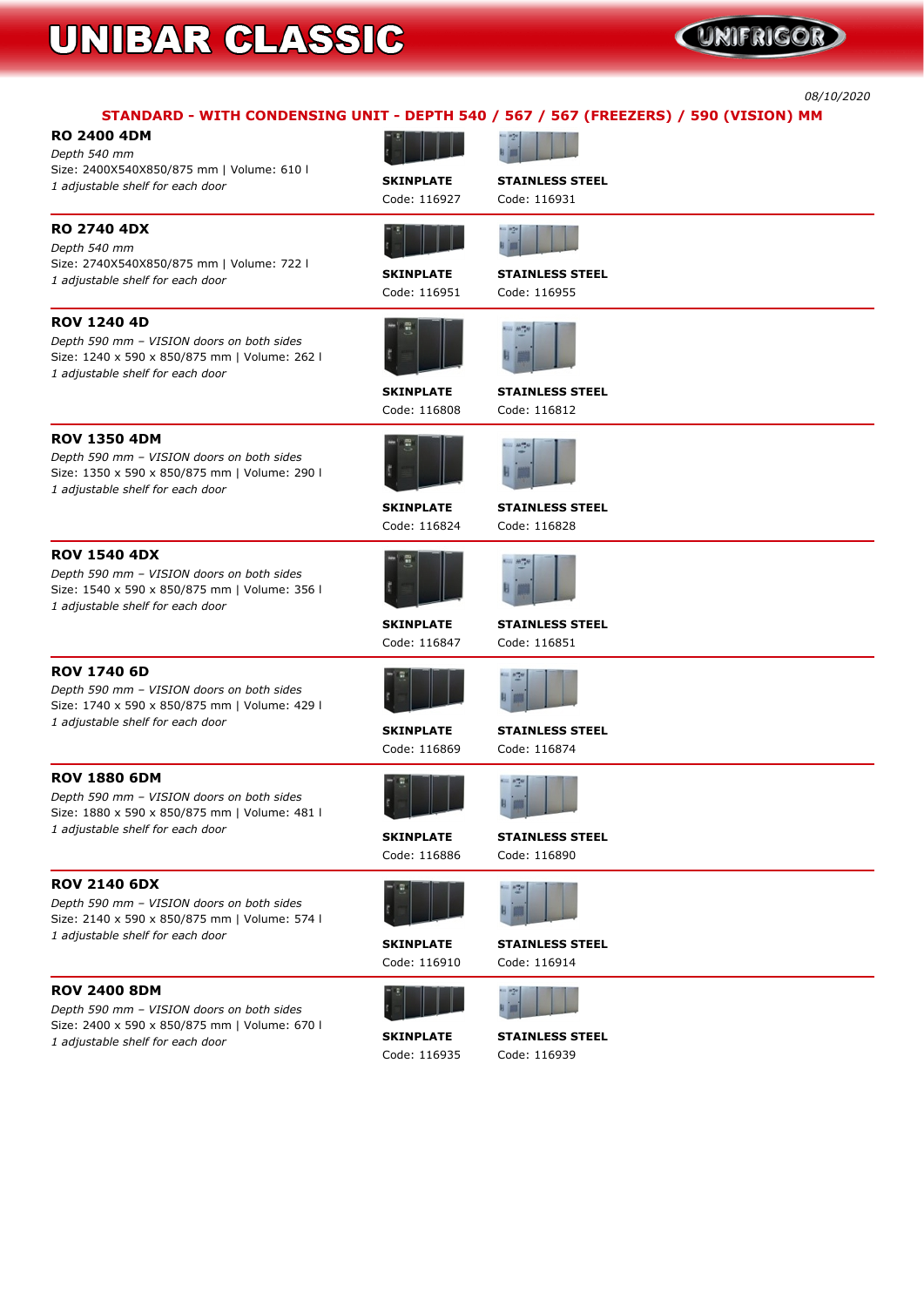#### *08/10/2020*

### **STANDARD - WITH CONDENSING UNIT - DEPTH 540 / 567 / 567 (FREEZERS) / 590 (VISION) MM**

#### **ROV 2740 8DX**

*Depth 590 mm – VISION doors on both sides* **Size: 2740 x 590 x 850/875 mm | Volume: 791 l** *<sup>1</sup> adjustable shelf for each door* **SKINPLATE STAINLESS STEEL**





**Code: 116959 Code: 116963**

| <b>Optional/model</b>                                                                                                                                                                                                         | Code    |
|-------------------------------------------------------------------------------------------------------------------------------------------------------------------------------------------------------------------------------|---------|
| <b>Additional price for door inversion</b>                                                                                                                                                                                    |         |
| Models: RO/C 630 1DU; RON/C 630 1DU                                                                                                                                                                                           | 111610S |
| Additional price for inversion of condensing unit - right side                                                                                                                                                                |         |
| Models: RO 1240 2D; RO 1350 2DM; RO 1540 2DX; RO 1740 3D; RO 1880 3DM; RO 2140 3DX; RO 2400 4DM; RO 2740 4DX; ROV 1240 4D; ROV 1350 4DM;<br>ROV 1540 4DX; ROV 1740 6D; ROV 1880 6DM; ROV 2140 6DX; ROV 2400 8DM; ROV 2740 8DX | 111630S |
| <b>Hook</b>                                                                                                                                                                                                                   |         |
| Models: RO 1240 2D; RO 1350 2DM; RO 1540 2DX; RO 1740 3D; RO 1880 3DM; RO 2140 3DX; RO 2400 4DM; RO 2740 4DX; ROV 1240 4D; ROV 1350 4DM;<br>ROV 1540 4DX; ROV 1740 6D; ROV 1880 6DM; ROV 2140 6DX; ROV 2400 8DM; ROV 2740 8DX | 340105  |
| Chromium plated key closing for door/drawer                                                                                                                                                                                   |         |
| Models: RO 1240 2D; RO 1350 2DM; RO 1540 2DX; RO 1740 3D; RO 1880 3DM; RO 2140 3DX; RO 2400 4DM; RO 2740 4DX; ROV 1240 4D; ROV 1350 4DM;<br>ROV 1540 4DX; ROV 1740 6D; ROV 1880 6DM; ROV 2140 6DX; ROV 2400 8DM; ROV 2740 8DX | 340143  |
| Key closing with protection for doors (to assemble in D3 for models with 3 doors and D1 and D4 for models with 4<br>doors)                                                                                                    |         |
| Models: RO 1740 3D; RO 1880 3DM; RO 2140 3DX; RO 2400 4DM; RO 2740 4DX; ROV 1740 6D; ROV 1880 6DM; ROV 2140 6DX; ROV 2400 8DM; ROV 2740 8DX                                                                                   | 340120  |
| Assembly Kit 2 units in dark grey (for 2 different temperatures - vertical side closure)                                                                                                                                      |         |
| Models: RO/C 630 1DU; RON/C 630 1DU                                                                                                                                                                                           | 119853  |
| Assembly Kit 2 units in stainless steel (for 2 different temperatures - vertical side closure)                                                                                                                                |         |
| Models: RO/C 630 1DU; RON/C 630 1DU                                                                                                                                                                                           | 119852  |
| <b>Revolving wheels kit</b>                                                                                                                                                                                                   |         |
| Models: RO/C 630 1DU; RON/C 630 1DU                                                                                                                                                                                           | 119840  |
| <b>Revolving feets kit</b>                                                                                                                                                                                                    |         |
| Models: RO/C 630 1DU; RON/C 630 1DU                                                                                                                                                                                           | 119841  |
| kit electronic locking with remote control                                                                                                                                                                                    |         |
| Models: RO/C 630 1DU; RON/C 630 1DU                                                                                                                                                                                           | 117996  |
| kit electronic lock control box with remote control                                                                                                                                                                           |         |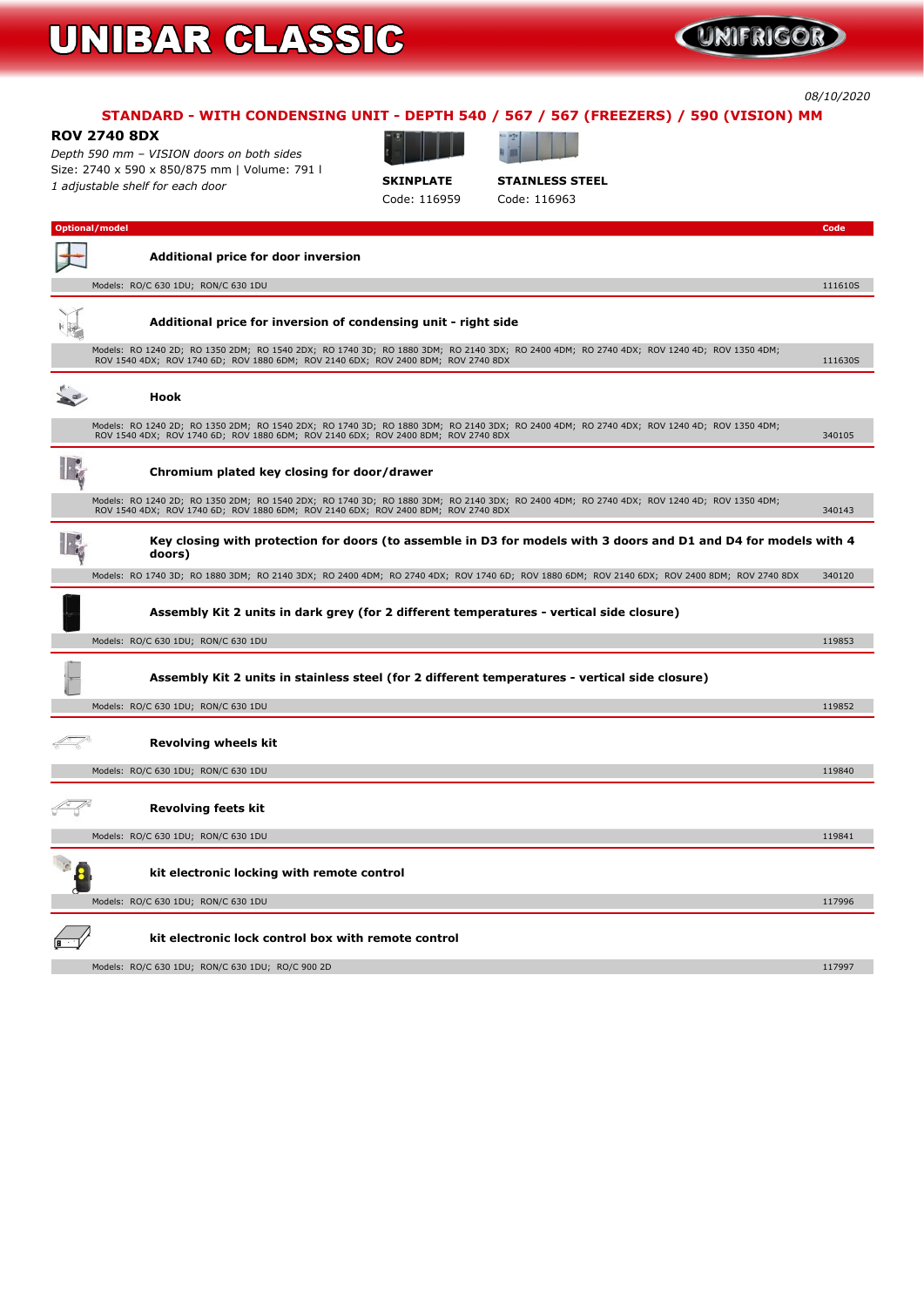

*08/10/2020*

**STANDARD - WITH CONDENSING UNIT - DEPTH 540 / 567 / 567 (FREEZERS) / 590 (VISION) MM**

| <b>Optional/model</b>                                                                                                                       | Code   |
|---------------------------------------------------------------------------------------------------------------------------------------------|--------|
| kit electronic lock only with cod. 117997                                                                                                   |        |
| Models: RO/C 630 1DU; RON/C 630 1DU; RO/C 900 2D                                                                                            | 117998 |
| Set of standard shelves in embossed aluminium 1 per door (including hooks)                                                                  |        |
| Models: RO 1240 2D; ROV 1240 4D                                                                                                             | 119130 |
| Models: RO 1350 2DM; ROV 1350 4DM                                                                                                           | 119164 |
| Models: RO 1540 2DX; ROV 1540 4DX                                                                                                           | 119131 |
| Models: RO 1740 3D; ROV 1740 6D                                                                                                             | 119132 |
| Models: RO 1880 3DM; ROV 1880 6DM                                                                                                           | 119165 |
| Models: RO 2140 3DX; ROV 2140 6DX                                                                                                           | 119133 |
| Models: RO 2400 4DM; ROV 2400 8DM                                                                                                           | 119166 |
| Models: RO 2740 4DX; ROV 2740 8DX                                                                                                           | 119135 |
| Models: RO/C 630 1DU; RON/C 630 1DU                                                                                                         | 115609 |
| Models: RO/C 900 2D                                                                                                                         | 119847 |
| Set of stainless steel shelves 1 per door (including hooks)                                                                                 |        |
| Models: RO 1240 2D; ROV 1240 4D                                                                                                             | 119136 |
| Models: RO 1350 2DM; ROV 1350 4DM                                                                                                           | 119167 |
| Models: RO 1540 2DX; ROV 1540 4DX                                                                                                           | 119137 |
| Models: RO 1740 3D; ROV 1740 6D                                                                                                             | 119138 |
| Models: RO 1880 3DM; ROV 1880 6DM                                                                                                           | 119168 |
| Models: RO 2140 3DX; ROV 2140 6DX                                                                                                           | 119139 |
| Models: RO 2400 4DM; ROV 2400 8DM                                                                                                           | 119169 |
| Models: RO 2740 4DX; ROV 2740 8DX                                                                                                           | 119141 |
| Models: RO/C 900 2D                                                                                                                         | 119846 |
| Additional price for set of 2 drawers in skinplate including 2 steel partitions for each drawer (Max weight cap. 90 Kg<br>- Fulterer)       |        |
| Models: RO 1240 2D; RO 1740 3D                                                                                                              | 141654 |
| Models: RO 1350 2DM; RO 1880 3DM; RO 2400 4DM                                                                                               | 141656 |
| Models: RO 1540 2DX; RO 2140 3DX; RO 2740 4DX                                                                                               | 141650 |
| Additional price for set of 2 drawers in skinplate including 2 steel partitions for each drawer (Full drawer<br>extraction)                 |        |
| Models: RO 1240 2D                                                                                                                          | 141447 |
| Models: RO 1350 2DM; RO 1880 3DM; RO 2400 4DM                                                                                               | 141439 |
| Models: RO 1540 2DX; RO 2140 3DX; RO 2740 4DX                                                                                               | 141426 |
| Models: RO 1740 3D                                                                                                                          | 141455 |
| Additional price for set of 2 drawers in stainless steel including 2 steel partitions for each drawer (Max weight cap.<br>90 Kg - Fulterer) |        |
| Models: RO 1240 2D; RO 1740 3D                                                                                                              | 141660 |
| Models: RO 1350 2DM; RO 1880 3DM; RO 2400 4DM                                                                                               | 141658 |
| Models: RO 1540 2DX; RO 2140 3DX; RO 2740 4DX                                                                                               | 141652 |



Additional price for set of 2 drawers in stainless steel including 2 steel partitions for each drawer (Full drawer **extraction)**

Additional price for set of 3 drawers in skinplate including 2 steel partitions for each drawer (Max weight cap. 90 Kg **- Fulterer)**

| Models: RO 1240 2D                            | 141448 |
|-----------------------------------------------|--------|
| Models: RO 1350 2DM; RO 1880 3DM; RO 2400 4DM | 141440 |
| Models: RO 1540 2DX; RO 2140 3DX; RO 2740 4DX | 141427 |
| Models: RO 1740 3D                            | 141456 |



| Models: RO 1240 2D; RO 1740 3D                | 141655 |
|-----------------------------------------------|--------|
| Models: RO 1350 2DM; RO 1880 3DM; RO 2400 4DM | 141657 |
| Models: RO 1540 2DX; RO 2140 3DX; RO 2740 4DX | 141651 |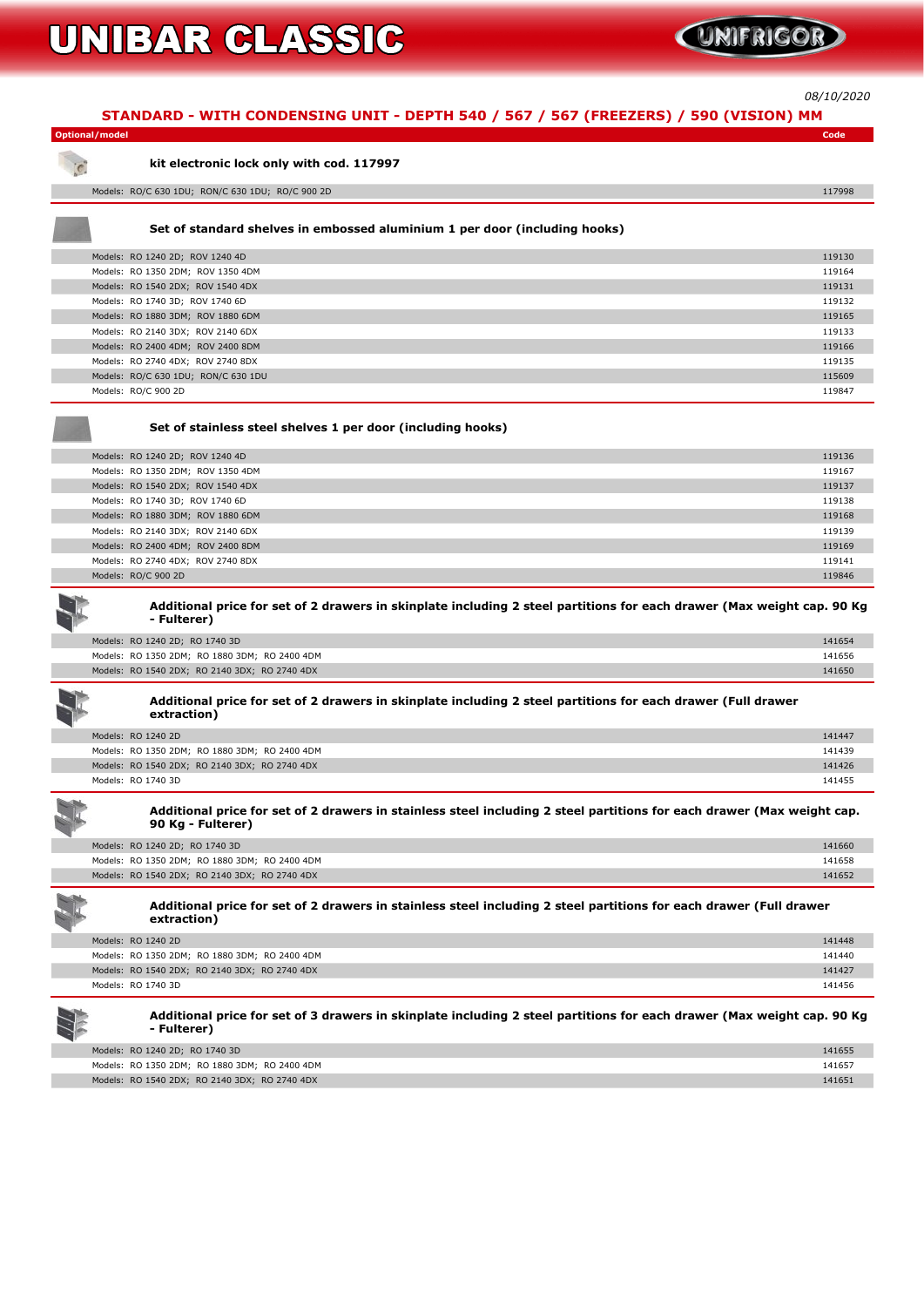*08/10/2020*



#### **Additional price for full box: drawer + bottles rack in stainless steel**

**Models: RO 1540 2DX; RO 2140 3DX; RO 2740 4DX 141678**



#### **Kit neutral drawer in the upper part of motor unit space - skinplate**

**Models: RO 1240 2D; RO 1350 2DM; RO 1540 2DX; RO 1740 3D; RO 1880 3DM; RO 2140 3DX; RO 2400 4DM; RO 2740 4DX; ROV 1240 4D; ROV 1350 4DM; ROV 1540 4DX; ROV 1740 6D; ROV 1880 6DM; ROV 2140 6DX; ROV 2400 8DM; ROV 2740 8DX 115651**



#### **Kit neutral drawer in the upper part of motor unit space - stainless steel**

**Models: RO 1240 2D; RO 1350 2DM; RO 1540 2DX; RO 1740 3D; RO 1880 3DM; RO 2140 3DX; RO 2400 4DM; RO 2740 4DX; ROV 1240 4D; ROV 1350 4DM; ROV 1540 4DX; ROV 1740 6D; ROV 1880 6DM; ROV 2140 6DX; ROV 2400 8DM; ROV 2740 8DX 115652**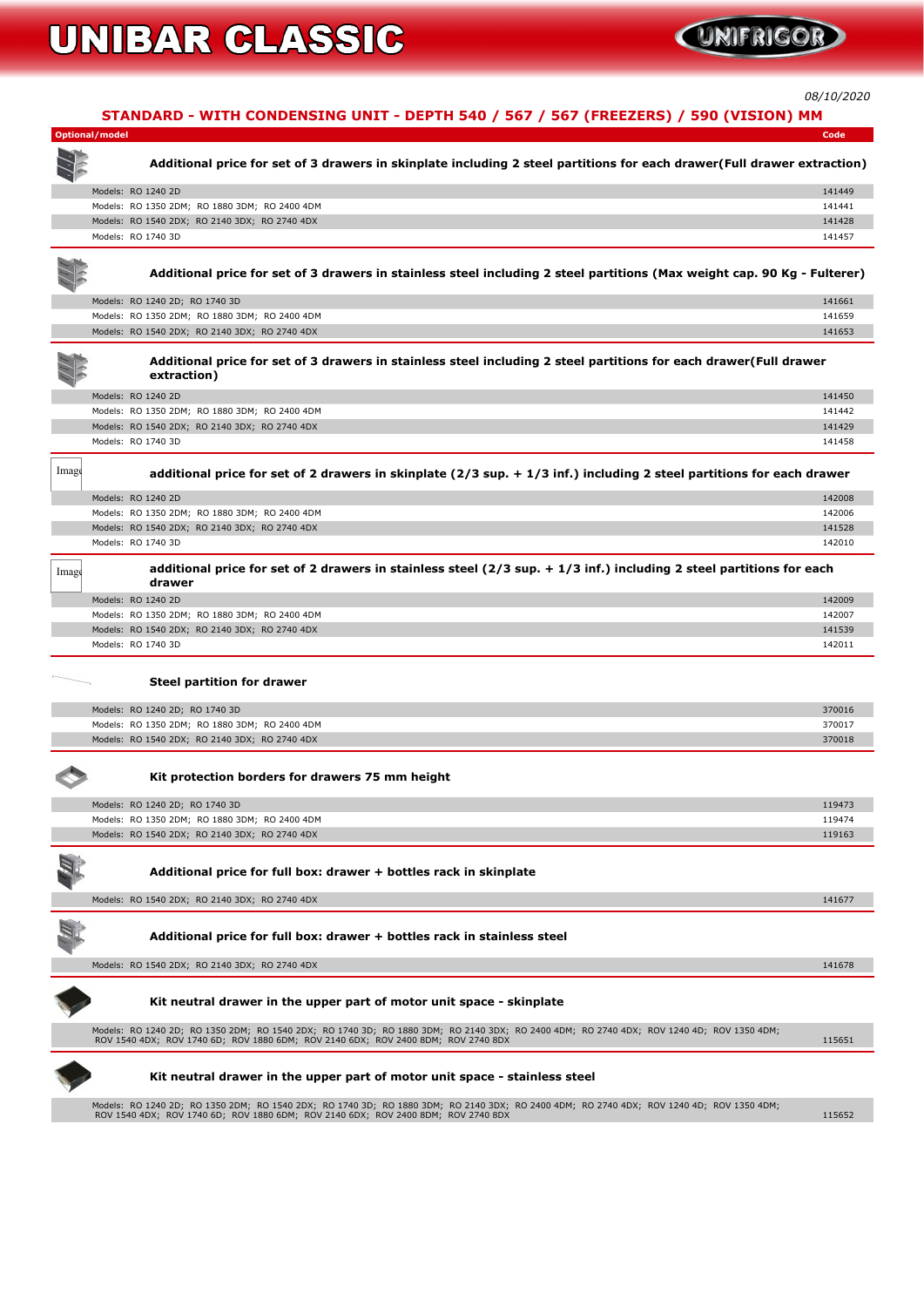*08/10/2020*

|       | STANDARD - WITH CONDENSING UNIT - DEPTH 540 / 567 / 567 (FREEZERS) / 590 (VISION) MM                                                                                                                                          |        |
|-------|-------------------------------------------------------------------------------------------------------------------------------------------------------------------------------------------------------------------------------|--------|
|       | <b>Optional/model</b>                                                                                                                                                                                                         | Code   |
|       | Kit coffe-grounds drawer - skinplate                                                                                                                                                                                          |        |
|       | Models: RO 1240 2D; RO 1350 2DM; RO 1540 2DX; RO 1740 3D; RO 1880 3DM; RO 2140 3DX; RO 2400 4DM; RO 2740 4DX; ROV 1240 4D; ROV 1350 4DM;<br>ROV 1540 4DX; ROV 1740 6D; ROV 1880 6DM; ROV 2140 6DX; ROV 2400 8DM; ROV 2740 8DX | 119862 |
|       | Kit coffe-grounds drawer - stainless steel                                                                                                                                                                                    |        |
|       | Models: RO 1240 2D; RO 1350 2DM; RO 1540 2DX; RO 1740 3D; RO 1880 3DM; RO 2140 3DX; RO 2400 4DM; RO 2740 4DX; ROV 1240 4D; ROV 1350 4DM;<br>ROV 1540 4DX; ROV 1740 6D; ROV 1880 6DM; ROV 2140 6DX; ROV 2400 8DM; ROV 2740 8DX | 119863 |
|       | support machine caffee (410lx440px200h)mm                                                                                                                                                                                     |        |
|       | Models: RO 1240 2D; RO 1350 2DM; RO 1540 2DX; RO 1740 3D; RO 1880 3DM; RO 2140 3DX; RO 2400 4DM; RO 2740 4DX                                                                                                                  | 500057 |
| $- -$ | support machine caffee (850lx600px200h)mm                                                                                                                                                                                     |        |
|       | Models: RO 1240 2D; RO 1350 2DM; RO 1540 2DX; RO 1740 3D; RO 1880 3DM; RO 2140 3DX; RO 2400 4DM; RO 2740 4DX                                                                                                                  | 500055 |
|       | support machine caffee (1000lx600px200h)mm                                                                                                                                                                                    |        |
|       | Models: RO 1240 2D; RO 1350 2DM; RO 1540 2DX; RO 1740 3D; RO 1880 3DM; RO 2140 3DX; RO 2400 4DM; RO 2740 4DX                                                                                                                  | 500056 |
|       | Additional price for door frame and handle in black colour                                                                                                                                                                    |        |
|       | Models: Tutti i modelli                                                                                                                                                                                                       | 119587 |
|       | Additional price for handle and drawer frame in black colour                                                                                                                                                                  |        |
|       | Models: RO 1240 2D; RO 1350 2DM; RO 1540 2DX; RO 1740 3D; RO 1880 3DM; RO 2140 3DX; RO 2400 4DM; RO 2740 4DX                                                                                                                  | 119588 |
|       | Kit revolving wheel with brake 80 mm heigh                                                                                                                                                                                    |        |
|       | Models: RO 1240 2D; RO 1350 2DM; RO 1540 2DX; RO 1740 3D; RO 1880 3DM; RO 2140 3DX; RO 2400 4DM; RO 2740 4DX; ROV 1240 4D; ROV 1350 4DM;<br>ROV 1540 4DX; ROV 1740 6D; ROV 1880 6DM; ROV 2140 6DX; ROV 2400 8DM; ROV 2740 8DX | 119477 |
|       | Big foot 110-160 mm heigh                                                                                                                                                                                                     |        |
|       | Models: RO 1240 2D; RO 1350 2DM; RO 1540 2DX; RO 1740 3D; RO 1880 3DM; RO 2140 3DX; RO 2400 4DM; RO 2740 4DX; ROV 1240 4D; ROV 1350 4DM;<br>ROV 1540 4DX; ROV 1740 6D; ROV 1880 6DM; ROV 2140 6DX; ROV 2400 8DM; ROV 2740 8DX | 119478 |
|       | Price for kit work top in stainless steel                                                                                                                                                                                     |        |
|       | Models: RO 1240 2D                                                                                                                                                                                                            | 119430 |
|       | Modeler, BO 12E0 2DM                                                                                                                                                                                                          | 110117 |

| Models: RO 1240 2D  | 119430 |
|---------------------|--------|
| Models: RO 1350 2DM | 119442 |
| Models: RO 1540 2DX | 119431 |
| Models: RO 1740 3D  | 119432 |
| Models: RO 1880 3DM | 119443 |
| Models: RO 2140 3DX | 119433 |
| Models: RO 2400 4DM | 119444 |
| Models: RO 2740 4DX | 119435 |
|                     |        |



#### **Stailess steel work top with splash back**

| Models: RO 1240 2D  | 115517 |
|---------------------|--------|
| Models: RO 1350 2DM | 115518 |
| Models: RO 1540 2DX | 115519 |
| Models: RO 1740 3D  | 115520 |
| Models: RO 1880 3DM | 115521 |
| Models: RO 2140 3DX | 115522 |
| Models: RO 2400 4DM | 115523 |
| Models: RO 2740 4DX | 115524 |